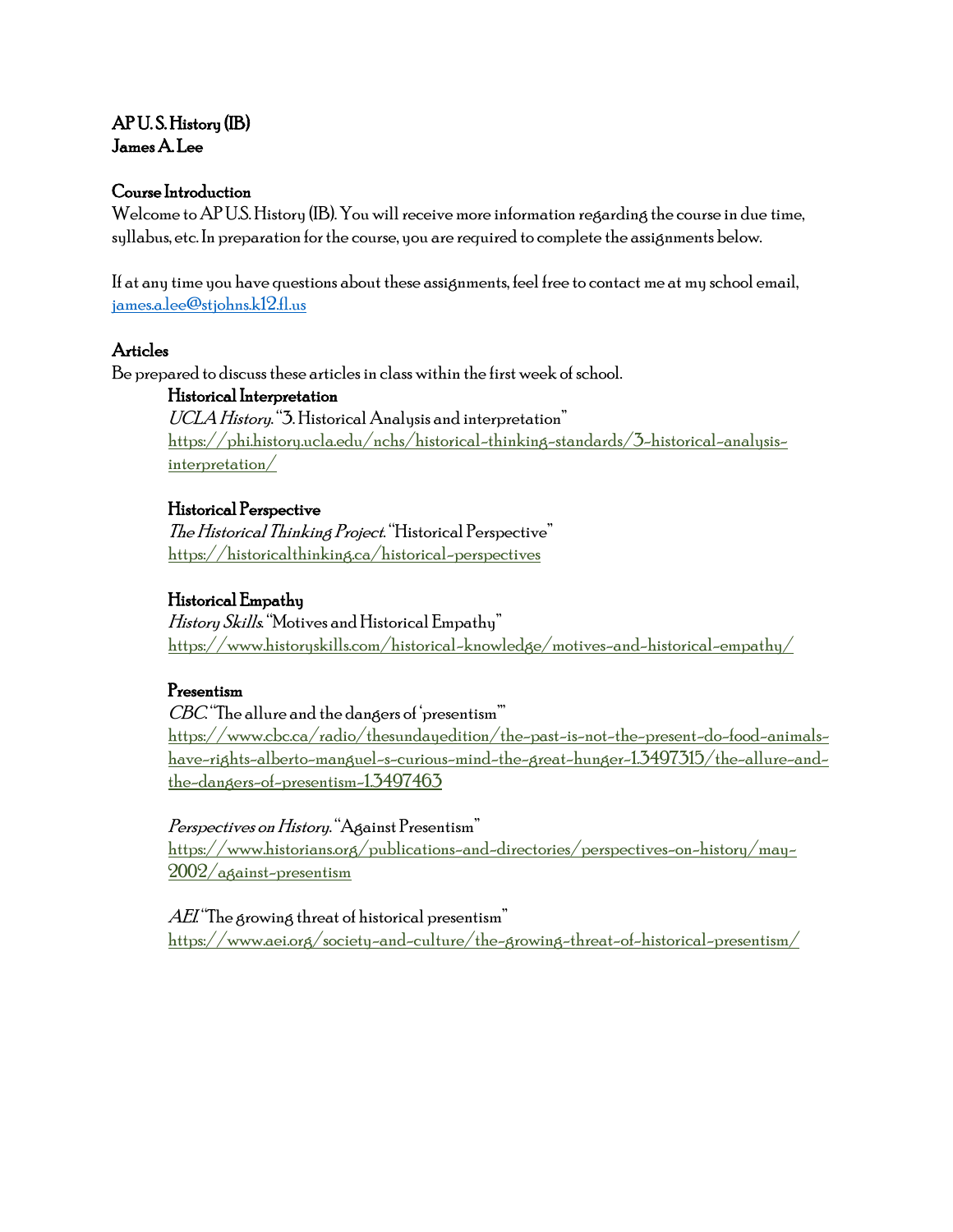# Summer Reading Assignment and Book Report

Please choose one of the following books and read it before our first class. In making your choice, I strongly recommend that you peruse all the titles, read a short synopsis or review of each book (you can find these online; Wikipedia, Amazon, New York Times, Good Reads, etc.), then make your choice.

# If a title is required summer reading for another class, you may not choose that one for this assignment.

The list includes mostly nonfiction, but of few novels are included. The subjects include politics, culture, journalism, science, war, biographies, and others. They also cover the span of American history.

Try to choose one that interests you. I also recommend that you not choose one that your close friend(s) choose(s) in that collaboration might lead to the suspicion of plagiarism or outright cheating. Be sure to abide by the Nease High School Honor Code.

Bellamy, Edward – Looking Backward Brown, Dee - Bury My Heart at Wounded Knee Burns, James MacGregor – Roosevelt: The Lion and the Fox Carson, Rachel - Silent Spring Douglass, Frederick - The Autobiography of Frederick Douglass Ellis, Joseph - Founding Brothers: The Rev Generation Frazier, Charles - Cold Mountain Greenspan, Nancy Thorndike – Atomic Spy Kennedy, John F. - Profiles in Courage Kennedy, Stetson, The Klan Unmasked Lecarre, John – The Spy Who Came in from the Cold Lewis, Sinclair – Babbit Mann, William J. - Tinseltown McCullough, David - John Adams McCullough, David - 1776 Nesbit, TaraShea – The Wives of Los Alamos Norris, Frank – The Octopus: A Story of California Riis, Jacob - How the Other Half Lives Schwarz, David N. - *The Last Man Who Knew* Everything Sinclair, Upton - The Jungle Steinbeck, John – The Grapes of Wrath Stowe, Harriet Beecher - Uncle Tom's Cabin Thomas, Helen – *Watchdogs of Democracy* Traub, James - John Quincy Adams Waggamese, Richard – Indian Horse Waggamese, Richard – Medicine Walk Warren, Robert Penn – All the King's Men Wilkerson, Isabel – The Warmth of Other Suns: The Epic Story of America's Great Migration Williams, T. Harry - Huey Long Woodward, Bob and Bernstein, Carl - All the President's Men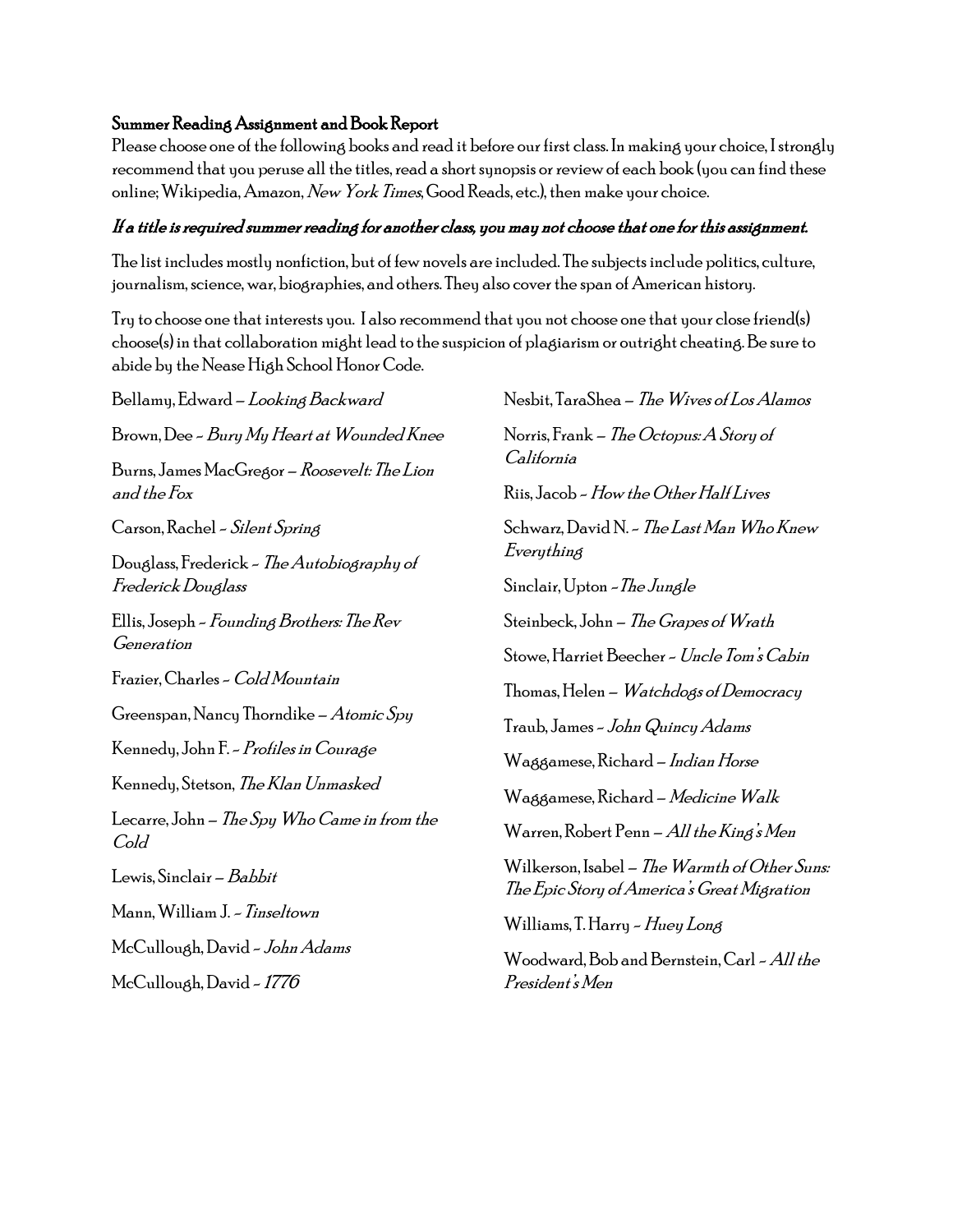# Book Report Requirements

You are to complete a formal book report conforming to the following requirements:

- 1. Use this link t[o Purdue University OWL: Online Writing Lab](https://owl.purdue.edu/owl/general_writing/common_writing_assignments/book_reports.html) for technical guidelines for writing a book report [https://owl.purdue.edu/owl/general\\_writing/common\\_writing\\_assignments/book\\_reports.ht](https://owl.purdue.edu/owl/general_writing/common_writing_assignments/book_reports.html) [ml](https://owl.purdue.edu/owl/general_writing/common_writing_assignments/book_reports.html)
- 2. Use MLA Style for all writing rules. Again, here is th[e OWL link for those guidelines:](https://owl.purdue.edu/owl/research_and_citation/mla_style/mla_style_introduction.html) [https://owl.purdue.edu/owl/research\\_and\\_citation/mla\\_style/mla\\_style\\_introduction.html](https://owl.purdue.edu/owl/research_and_citation/mla_style/mla_style_introduction.html)
- 3. Submit your final draft t[o Turnitin.com.](file:///C:/Users/e001159/AppData/Local/Microsoft/Windows/INetCache/Content.Outlook/AS87XP7Q/turnitin.com) Use the following course information:
	- a. Course Id 34834045
	- b. Course Key *Columbia* (case sensitive)
- 4. If you have questions or problems, you may contact me through my school email, [james.a.lee@stjohns.k12.fl.us](mailto:james.a.lee@stjohns.k12.fl.us)

I check this email sporadically over the summer. If I do not get back to you right away, please be patient.

- 5. Length 200-300 words
- 6. Font/size Times New Roman/12
- 7. Title page (see the OWL MLA requirements above)
- 8. Page numbers bottom right
- 9. Be sure to abide by the Nease High School Honor Code.
- 10. Have this completed and ready to submit on  $\overline{I}\overline{ur}$  the end of the first week of school.
- 11. Due date: 12:00 p.m. Friday, August 19.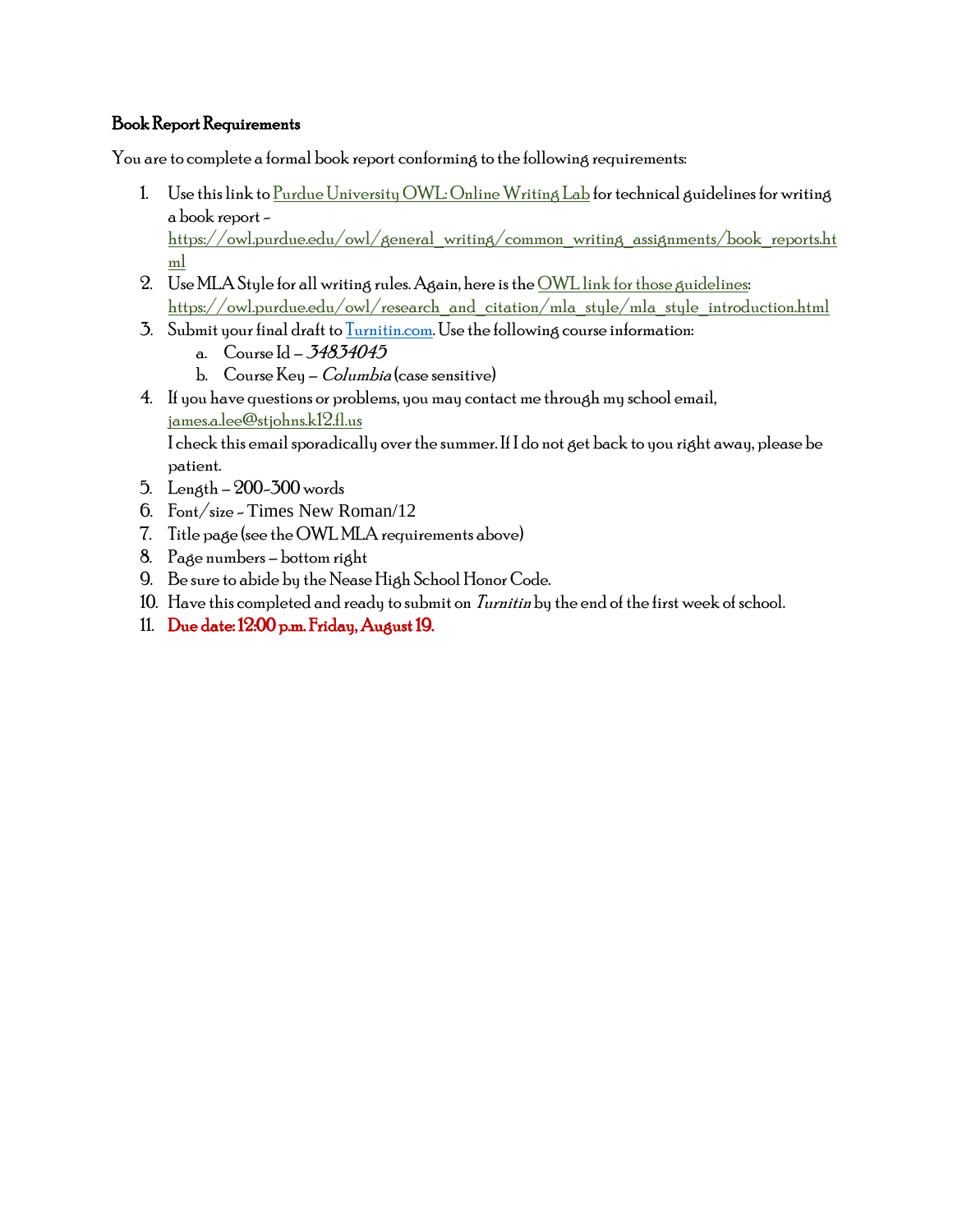# Unit 1 Reading Assignment 1491–1607: Pre-Columbian History

Goal: This Unit is important:

- 1. For understanding the culture and value of the people who populated the Americas before the arrival of the Europeans
- 2. For contextualizing the arrival of Europeans
- 3. For developing an understanding of history from multiple perspectives.

# Assignment

- 1. Access the online textbook Digital History using this link: <http://www.digitalhistory.uh.edu/era.cfm?eraid=1&smtid=1> (This is not the textbook that will be issued to you at the beginning of the year.)
- 2. Complete the following sections (you can access each of these sections from the page linked above):
	- a. Read the Overview http://www.digitalhistory.uh.edu/era.cfm?eraid=1 $\delta$ smtid=1
	- b. Read each of the sections listed below. All are located under the Textbook tab  ${\rm http://www.di$jital history.uh.edu/era.cfm?eralD=1}$ &smtID=2
		- i. Correcting Myths and Misconceptions
		- ii. [Origins](http://www.digitalhistory.uh.edu/disp_textbook.cfm?smtID=2&psid=3562)
		- iii. [Prehistoric Patterns of Change](http://www.digitalhistory.uh.edu/disp_textbook.cfm?smtID=2&psid=3563)
		- iv. [The Cultures of Prehistoric America](http://www.digitalhistory.uh.edu/disp_textbook.cfm?smtID=2&psid=3564)
		- v. [Native America on the Eve of](http://www.digitalhistory.uh.edu/disp_textbook.cfm?smtID=2&psid=3565) Contact
		- vi. [Kinship and Religion](http://www.digitalhistory.uh.edu/disp_textbook.cfm?smtID=2&psid=3566)
	- c. Read the following documents linked on the Documents page

<http://www.digitalhistory.uh.edu/era.cfm?eraID=1&smtID=3>

- i. Speech to Captain John Smith by: Powhatan
- ii. Conflict and Accommodation in the Northeast: Destruction of the Pequots by: William Bradford
- iii. Native Americans Discover Europeans by Christien Le Clercq
- d. Study the HIPPO document analysis guide on the following page. Use it to analyze any one of the documents you read from the list above.
- 3. Have this completed and ready to submit on *Turnitin* by the end of the first week of school.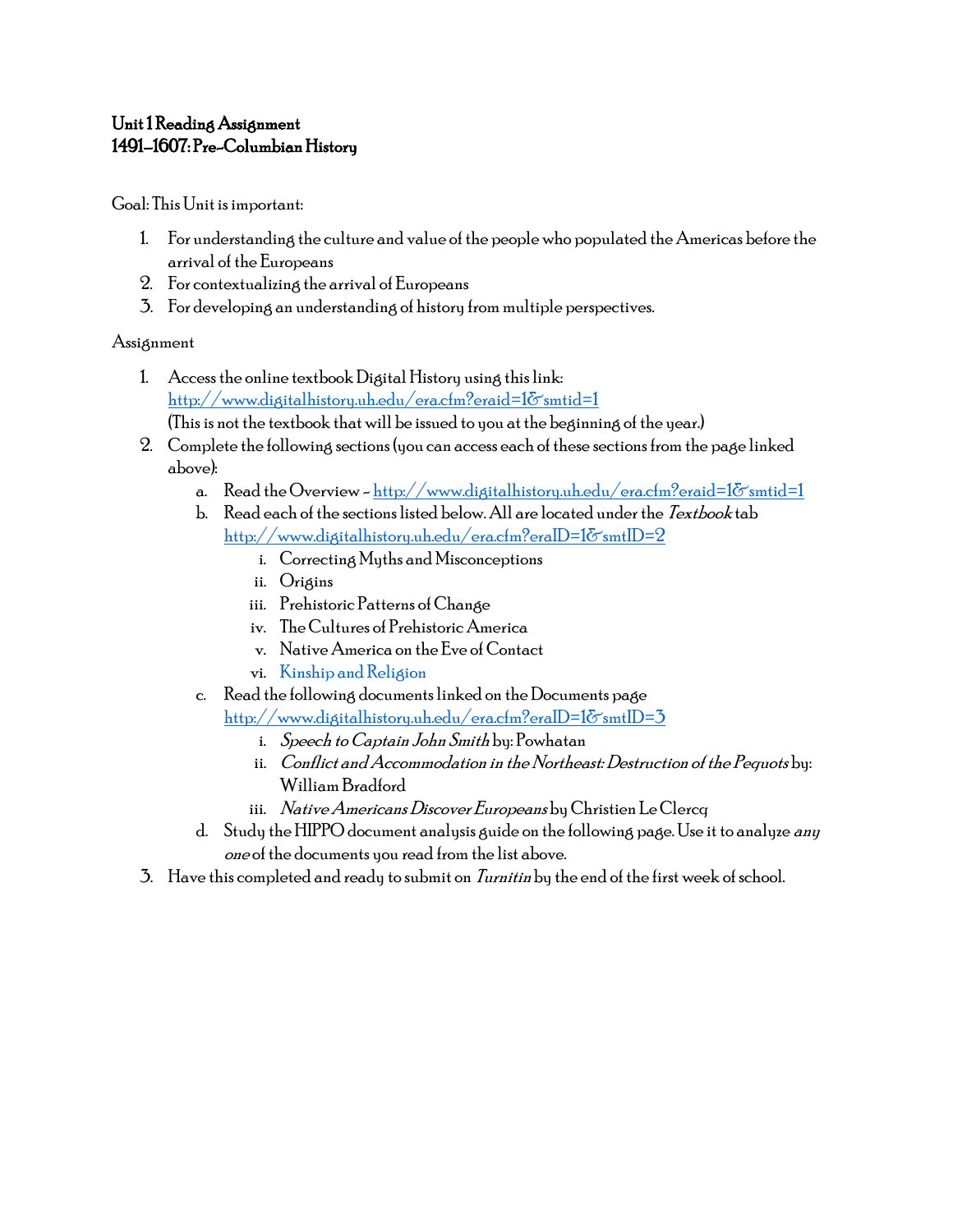### AP U. S. History – James A. Lee Document Analysis with HIPPO

Studying history often requires the study of documents of all sorts and varieties. To make this task a little easier to manage and less overwhelming, several guides are available to us. The one provided here goes by its acronym, HIPPO. What follows is a summary of how HIPPO works.

### Overview of HIPPO

### Basics

- 1. What point(s) is the document trying to make?
- 2. What does the document not say?
	- a. Does it selectively include and / or exclude information?
- 3. What of its content is usable by a historian?

### Format/Medium

- 1. What is the format of the source?
	- a. Text? Image? Art? Newspaper? Article? Letter? Cartoon? Lyrics? Op-ed? Other…?
- 2. What is the intent of the medium?
- 3. Does the source's format or genre add meaning to what the source explicitly states?
	- a. (genre = novel, romantic poetry, Impressionist painting, cartoon)

### Details of HIPPO

These questions serve as a guide to analyzing each element within HIPPO. Therefore, you will not, necessarily, always have to – or even be able to – answer every question for various documents.

### HIPPO

### Historical Context

- 1. When and where was the source produced?
- 2. What contemporaneous events might have affected the author's viewpoint and / or message?
- 3. How does the historical situation that the source was produced affect the reliability of the source?

### **Intended Audience**

- 1. Who was the target audience of this document?
- 2. How might the audience have affected the content of the source?
- 3. How might the audience have affected the reliability of the source?

### Point of View

#### Authorship

- 1. Who wrote the document?
	- a. What is his/her relationship to the historical event addressed in the document?
- 2. What was the author's position in society?
- 3. Do I know anything about this person beyond what the source provides that would affect the reliability of this document?

### Author's Point of View

- 1. What was the author's point of view?
- 2. Does the author's point of view undermine the explicit purpose of the source?
	- a. How can you tell?
	- b. If so, what other beliefs might the author hold?